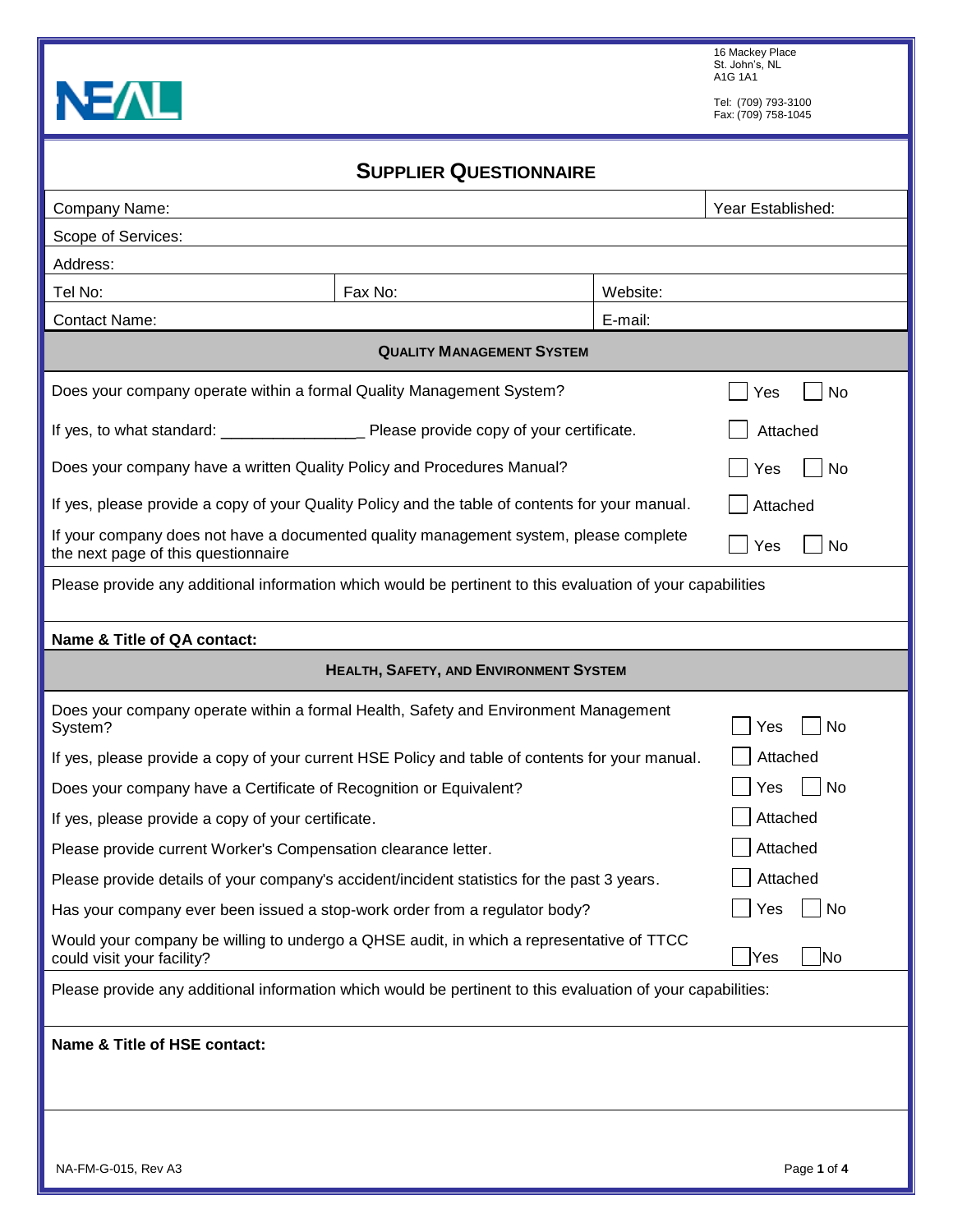16 Mackey Place St. John's, NL A1G 1A1

Tel: (709) 793-3100 Fax: (709) 758-1045

| Please note: If a registered ISO 9001 company disregard the following questions on THIS page, but |
|---------------------------------------------------------------------------------------------------|
| please do answer the questions listed on Pages 3 and 4.                                           |

**NEAL** 

|        |                                                                                                                       | Υ | N     | N/A | <b>Remarks</b> |
|--------|-----------------------------------------------------------------------------------------------------------------------|---|-------|-----|----------------|
| 1.     | Do you have a Quality Manual:                                                                                         |   |       |     |                |
|        | <b>Outlining Quality System Policies?</b>                                                                             |   |       |     |                |
|        | <b>Outlining Quality System Procedures?</b>                                                                           |   |       |     |                |
| 2.     | Do you perform periodic audits of your Quality<br>system?                                                             |   |       |     |                |
| 3.     | Do you have a documented Corrective Action<br>Procedure?                                                              |   |       |     |                |
|        | 4. Do you have documented procedures for the<br>calibration and control of Inspection, Measuring<br>& Test equipment? |   |       |     |                |
|        | 5. Is there a prescribed system for document and<br>change control?                                                   |   |       |     |                |
|        | 6. Are inspection and other records available for<br>review by customers?                                             |   |       |     |                |
| 7.     | Do you have a policy on the retention of<br>records?                                                                  |   |       |     |                |
| 8.     | Is there a documented procedure for controlling<br>nonconforming material?                                            |   |       |     |                |
| 9.     | Do you have a documented supplier control<br>procedure & an Approved Vendors List?                                    |   |       |     |                |
|        | 10. Are there operating procedures for the incoming<br>Inspection of purchased material?                              |   |       |     |                |
|        | 11. Are there documented instructions for packaging<br>and shipping?                                                  |   |       |     |                |
|        | 12. Do you have written instructions and standards<br>for each operation of the process for all<br>products?          |   |       |     |                |
|        | 13. Do you carry out in-process and final inspection<br>of products?                                                  |   |       |     |                |
|        | 14. Does your firm have a continuous improvement<br>program in place?                                                 |   |       |     |                |
|        | Authorized Signature:<br>the control of the control of the control of the control of the control of                   |   | Date: |     |                |
| Title: |                                                                                                                       |   |       |     |                |
|        |                                                                                                                       |   |       |     |                |
|        | NA-FM-G-015, Rev A3                                                                                                   |   |       |     | Page 2 of 4    |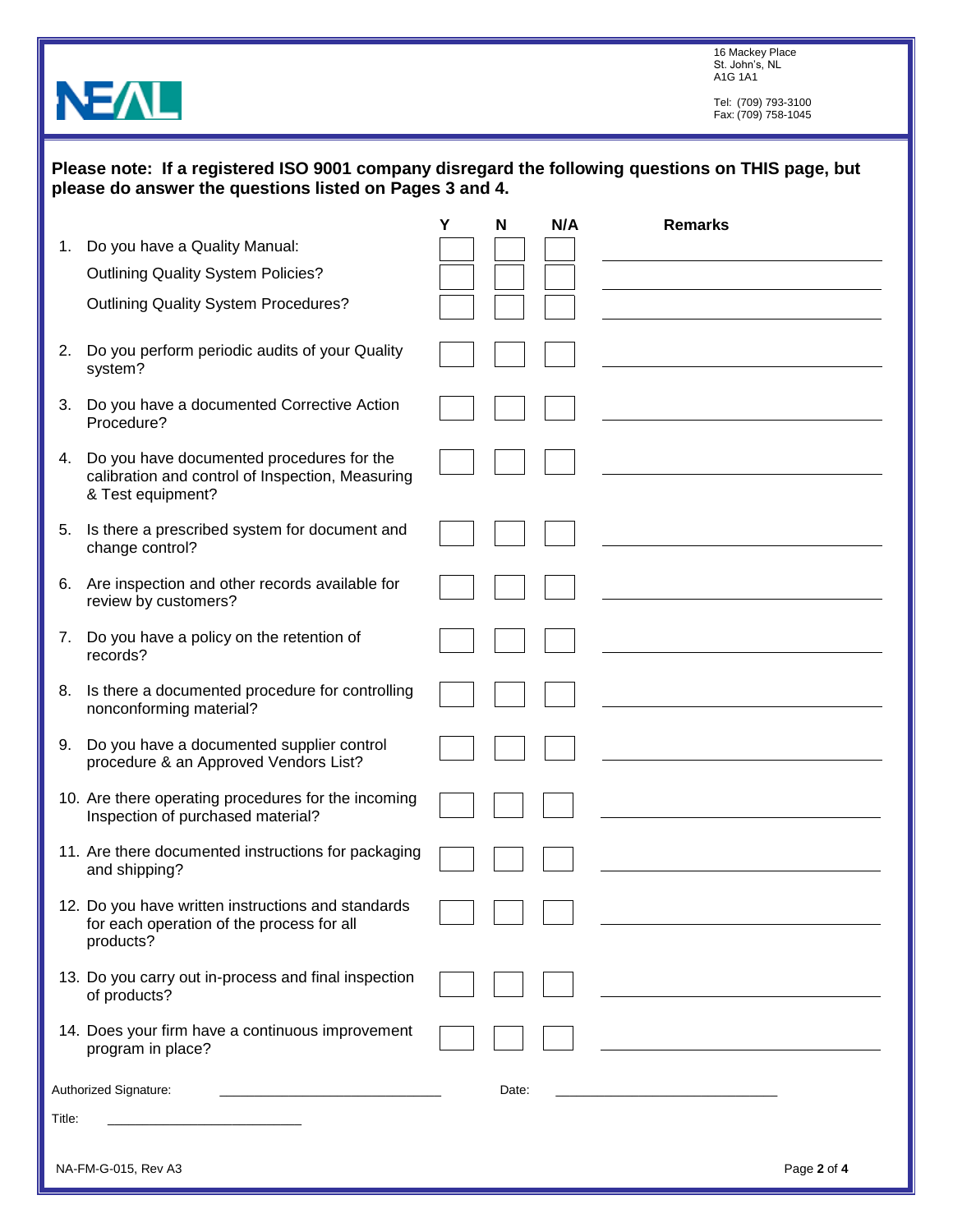

Tel: (709) 793-3100 Fax: (709) 758-1045



**Financial List Revenues For: Last Year Second Previous Year Third Previous Year Banking Information:** Name: **Phone.: Phone.: Phone.:** Address: Fax: **Fax:** Fax: **Fax:** Fax: **Fax:** Fax: **Fax:** Fax: **Fax:** Fax: **Fax:** Fax: **Fax:** Fax: **Fax:** Fax: **Fax:** Fax: **Fax:** Fax: **Fax:** Fax: **Fax:** Fax: **Fax:** Fax: **Fax:** Fax: **Fax:** Fax: **Fax:** Fax: **Fax:** Fax: **Fax Job No.: Pieces: Provide current amount of comprehensive general liability insurance. Provide current amount of insurance for automobile liability. Service or Product Provided**

List products and/or services that the Company wishes to Pre-qualify to Supply.

| <b>Product or Service Description</b> | <b>Manufacturer Name</b> | <b>Country of Origin</b> |
|---------------------------------------|--------------------------|--------------------------|
|                                       |                          |                          |
|                                       |                          |                          |
|                                       |                          |                          |
|                                       |                          |                          |
|                                       |                          |                          |
|                                       |                          |                          |

**Please send 2 sets or product catalogues to the address indicated above.**

**Experience**

Work History – References

List important contracts completed by the Company in the past three (3) years.

| <b>Product or Service Description</b> | <b>Manufacturer Name</b> | <b>Country of Origin</b> |
|---------------------------------------|--------------------------|--------------------------|
|                                       |                          |                          |
|                                       |                          |                          |
|                                       |                          |                          |
|                                       |                          |                          |
|                                       |                          |                          |
|                                       |                          |                          |